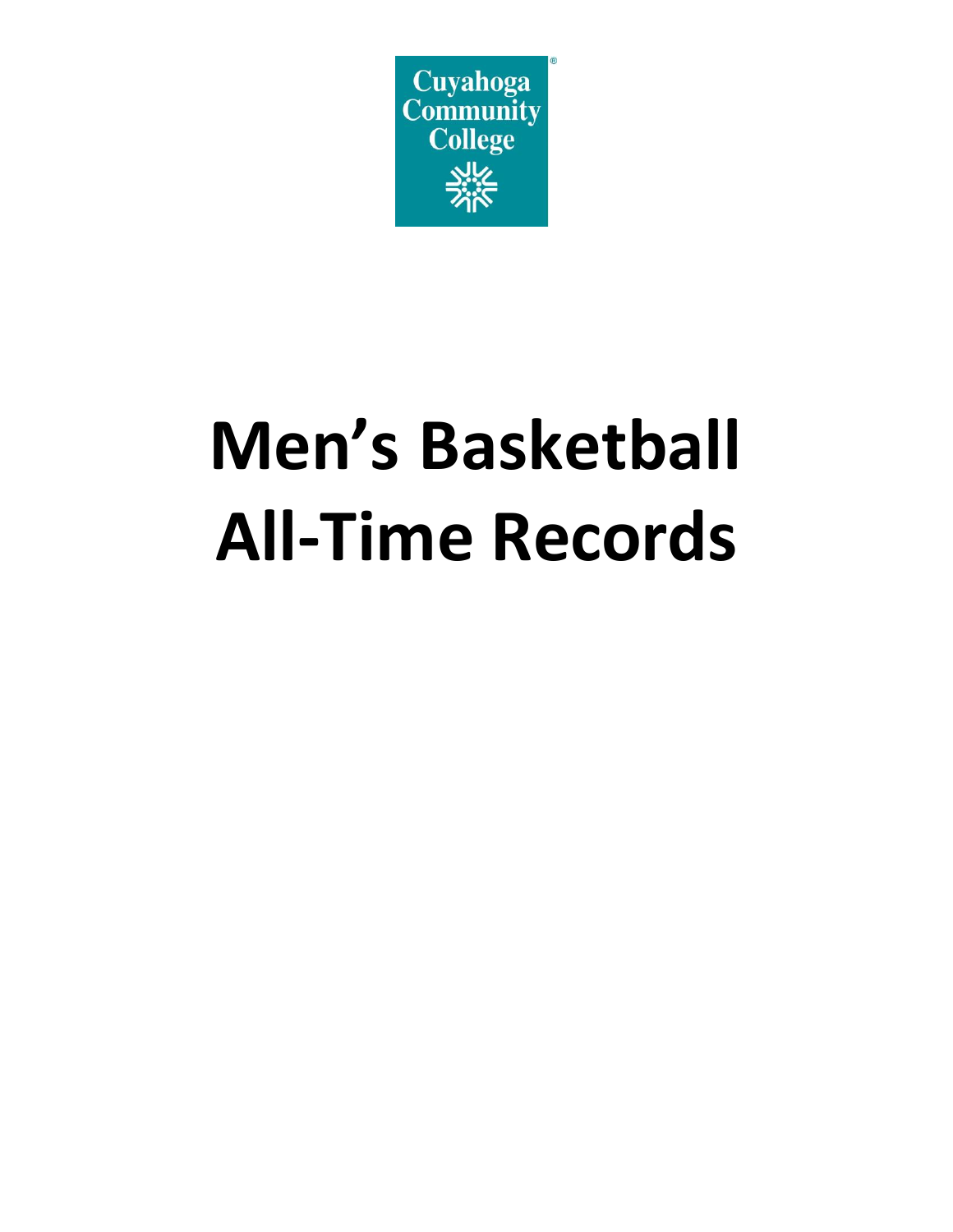

# **Points**

| $\bullet$ | <b>Cortez Brown</b>     | 1,562 | $(1973 - 1975)$               |
|-----------|-------------------------|-------|-------------------------------|
| $\bullet$ | <b>Marcus Whitfield</b> | 1,407 | $(1989 - 1991)$               |
| $\bullet$ | <b>James Nixon</b>      | 1,208 | $(1970 - 1072)$               |
| $\bullet$ | <b>Darrell Harris</b>   | 1,159 | $(2003 - 2005)$               |
| $\bullet$ | <b>Quintin Dove</b>     | 1,005 | $(2016 - 2018)$               |
| $\bullet$ | <b>Michael Melton</b>   | 913   | $(2003 - 2005)$               |
| $\bullet$ | <b>James Graham</b>     | 887   | $(2018 - 2020)$               |
| $\bullet$ | James Anderson Jr.      | 824   | $(2017 - 2019)$               |
| $\bullet$ | <b>Grant Urbanski</b>   | 802   | $(2003 - 2005)$               |
| $\bullet$ | <b>Harold Haynes</b>    | 721   | $(2004 - 2006)$               |
| $\bullet$ | <b>Josawah Bradford</b> | 677   | $(2017 - 2019)$               |
| $\bullet$ | <b>Devon Robinson</b>   | 619   | $(2016 - 2018)$               |
| $\bullet$ | <b>Darren Jones</b>     | 618   | (2006)                        |
| $\bullet$ | <b>Wade Lowman</b>      | 617   | $(2016 - 2018)$               |
| $\bullet$ | Joshua Reagan           | 575   | (2013)                        |
| $\bullet$ | <b>Lemaro Smith</b>     | 567   | $(2002 - 2004)$               |
| $\bullet$ | <b>Vincent Smalls</b>   | 556   | $(2017 - 2018/2019 - 2020)$   |
| $\bullet$ | <b>Michael Duncan</b>   | 533   | (2004)                        |
| $\bullet$ | Larenz Thurman          | 527   | $(2015 - 2016 / 2017 - 2018)$ |
| $\bullet$ | <b>Robert Fomby</b>     | 500   | (2015)                        |
| $\bullet$ | <b>Darrell Robinson</b> | 481   | (2012)                        |
| $\bullet$ | <b>Aaron Ashley</b>     | 474   | (2014)                        |
| $\bullet$ | <b>Waheem Lowman</b>    | 460   | $(2016 - 2018)$               |
| $\bullet$ | <b>Joshua Ayers</b>     | 446   | (2003)                        |
| $\bullet$ | <b>Darron Robinson</b>  | 451   | (2004)                        |
| $\bullet$ | <b>Rudy Evans</b>       | 434   | (2007)                        |
| $\bullet$ | <b>James Lewis</b>      | 429   | $(2002 - 2004)$               |
| $\bullet$ | <b>Dorian Crutcher</b>  | 422   | (2020)                        |
| $\bullet$ | <b>Cairo Brown</b>      | 420   | (2015)                        |
| $\bullet$ | <b>Terone Burkes</b>    | 383   | (2007)                        |
|           | <b>Conor Mabrey</b>     | 362   | $(2012 - 2015)$               |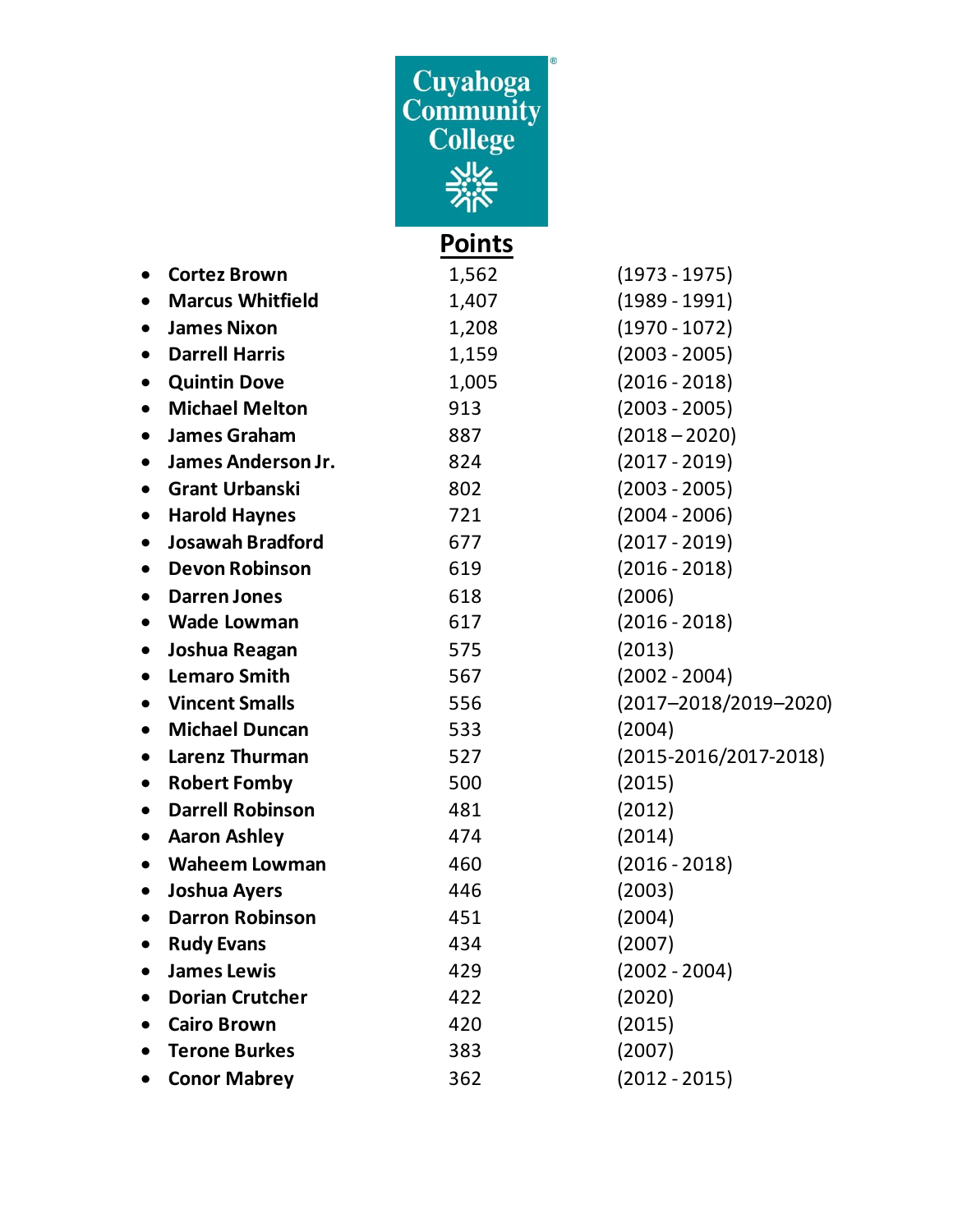

# **Points (Continued)**

| • Jamil Brooks        | 344 | (2012)                      |
|-----------------------|-----|-----------------------------|
| • Mandell Ransaw      | 331 | $(2013 - 2014/2015 - 2016)$ |
| • Kash Blackwell      | 316 | (2016)                      |
| • Tyrek Battle-Holley | 304 | (2020)                      |

## **Rebounds**

|           | <b>Darrell Harris</b>      | 737 | $(2003 - 2005)$             |
|-----------|----------------------------|-----|-----------------------------|
|           | <b>Devon Robinson</b>      | 558 | $(2016 - 2018)$             |
| $\bullet$ | <b>Quintin Dove</b>        | 498 | $(2016 - 2018)$             |
|           | <b>Vincent Smalls</b>      | 461 | $(2017 - 2018/2019 - 2020)$ |
|           | <b>James Graham</b>        | 421 | $(2018 - 2020)$             |
|           | <b>Lemaro Smith</b>        | 389 | $(2002 - 2004)$             |
|           | <b>Wade Lowman</b>         | 385 | $(2016 - 2018)$             |
|           | James Anderson Jr.         | 349 | $(2017 - 2019)$             |
| $\bullet$ | Joshua Ayers               | 295 | (2003)                      |
| $\bullet$ | <b>Michael Milton</b>      | 292 | $(2003 - 2005)$             |
|           | <b>Josawah Bradford</b>    | 292 | $(2017 - 2019)$             |
|           | <b>Robert Fomby</b>        | 289 | (2015)                      |
| $\bullet$ | <b>Mandell Ransaw</b>      | 267 | $(2013 - 2014/2015 - 2016)$ |
|           | <b>Darron Robinson</b>     | 258 | (2004)                      |
| $\bullet$ | Joshua Reagan              | 250 | (2013)                      |
|           | <b>Harold Haynes</b>       | 222 | $(2004 - 2006)$             |
|           | <b>Cortez Allen</b>        | 211 | $(2015 - 2017)$             |
|           | <b>Terone Burkes</b>       | 171 | (2007)                      |
|           | <b>Tyrek Battle-Holley</b> | 169 | (2020)                      |
|           | <b>Grant Urbanski</b>      | 156 | $(2003 - 2005)$             |
|           | <b>Aaron Ashley</b>        | 162 | (2014)                      |
|           | <b>Darrell Robinson</b>    | 162 | (2012)                      |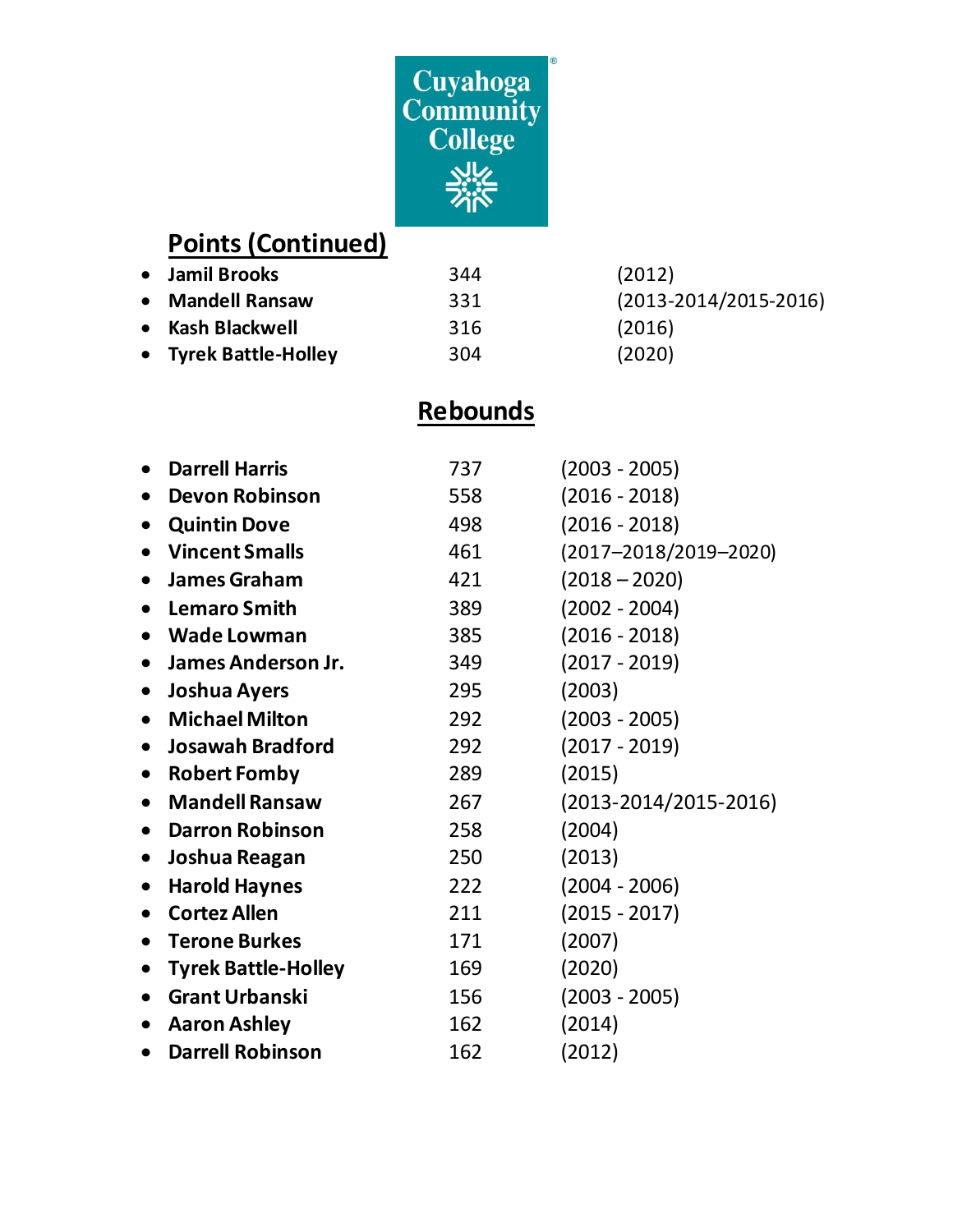

#### **Rebounds (Continued)**

| $\bullet$ | <b>Jahad Fruits</b>   | 157 | (2014)                |
|-----------|-----------------------|-----|-----------------------|
| $\bullet$ | <b>Waheem Lowman</b>  | 154 | $(2016 - 2018)$       |
|           | • Larenz Thurman      | 153 | (2015-2016/2017-2018) |
|           | • David Goodwater     | 146 | (2012)                |
|           | • John Draper         | 138 | (2019)                |
| $\bullet$ | <b>Michael Duncan</b> | 133 | (2004)                |
| $\bullet$ | <b>James Lewis</b>    | 132 | $(2002 - 2004)$       |
| $\bullet$ | <b>Kash Blackwell</b> | 131 | (2016)                |
| $\bullet$ | <b>Curtis Bradley</b> | 130 | (2005)                |
|           |                       |     |                       |

#### **Most 3–Point Shots Made in a Career**

| James Anderson Jr.      | 128   | (2017 – 2019)                 |
|-------------------------|-------|-------------------------------|
| <b>Grant Urbanski</b>   | 113   | $(2003 - 2005)$               |
| <b>Michael Milton</b>   | 108   | (2003 - 2005)                 |
| <b>Brian Kortovich*</b> | $87*$ | $(2001)^*$                    |
| <b>Dorian Crutcher</b>  | 80    | (2020)                        |
| Josawah Bradford        | 80    | $(2017 - 2019)$               |
| <b>Larenz Thurman</b>   | 78    | $(2015 - 2016 / 2017 - 2018)$ |
| <b>Brad Karn</b>        | 70    | (2017)                        |
| <b>Rudy Evans</b>       | 67    | (2007)                        |
| <b>Waheem Lowman</b>    | 67    | $(2016 - 2018)$               |
| <b>Marquis Jackson</b>  | 66    | (2015)                        |
| <b>Darren Jones</b>     | 64    | (2006)                        |
| <b>Aaron Ashley</b>     | 58    | (2014)                        |
| <b>Chris Cromity</b>    | 54    | (2013)                        |
|                         |       |                               |

*\* Single Season Record*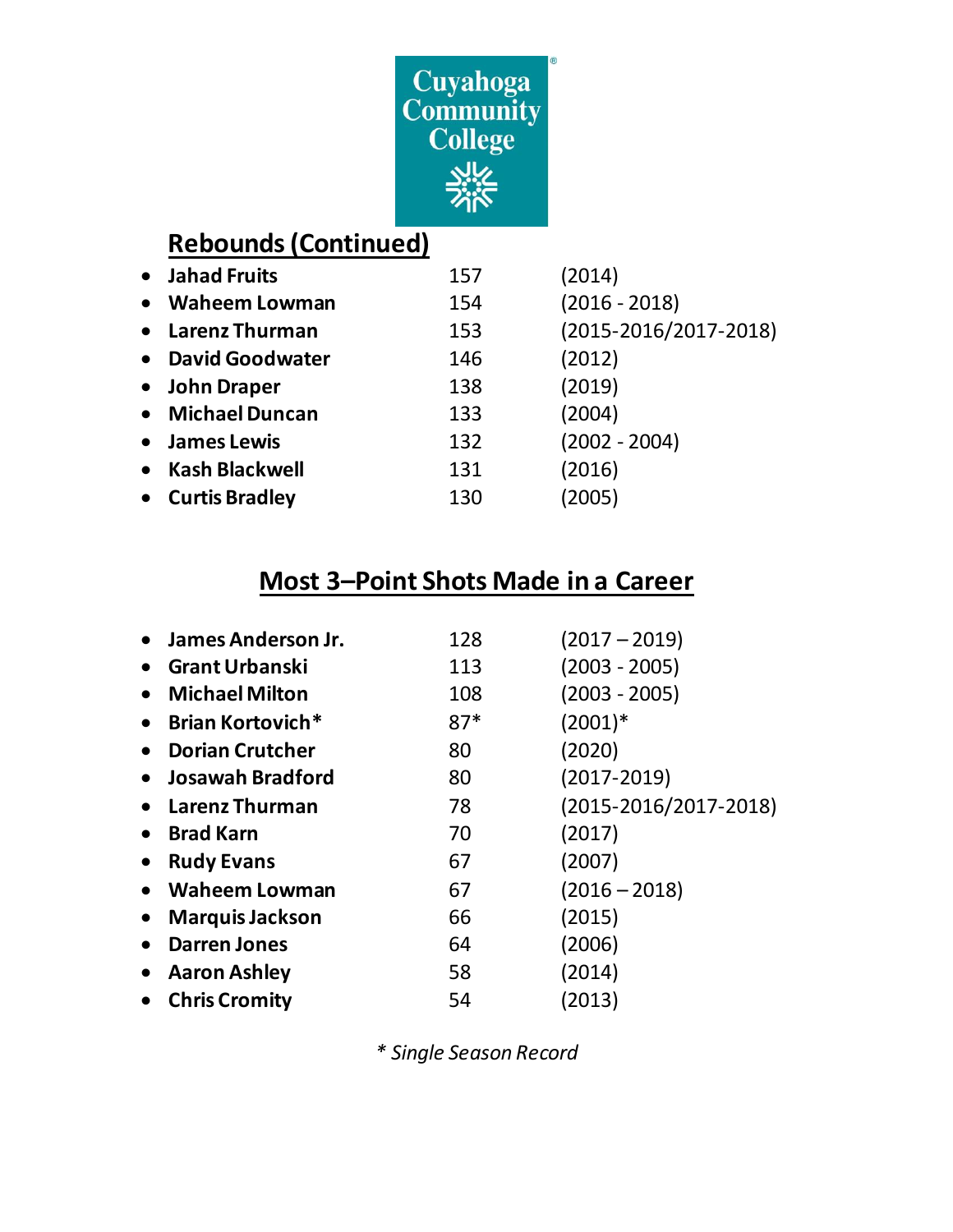

# **Assists**

|           | <b>Grant Urbanski</b>   | 509 | $(2003 - 2005)$           |
|-----------|-------------------------|-----|---------------------------|
|           | <b>Larenz Thurman</b>   | 180 | (2015 - 2016/2017 - 2018) |
| $\bullet$ | <b>Harold Haynes</b>    | 170 | $(2004 - 2006)$           |
|           | <b>Josawah Bradford</b> | 156 | $(2017 - 2019)$           |
|           | <b>Darren Jones</b>     | 147 | (2006)                    |
|           | <b>Rico Jones</b>       | 146 | (2016)                    |
|           | <b>Darrell Jones</b>    | 144 | (2007)                    |
|           | <b>Devon Robinson</b>   | 138 | (2016 - 2018)             |
|           | <b>Darrell Robinson</b> | 137 | (2012)                    |
|           | <b>Rudy Evans</b>       | 133 | (2007)                    |
|           | <b>Michael Duncan</b>   | 130 | (2004)                    |
|           | <b>Cairo Brown</b>      | 129 | (2015)                    |
|           | <b>Vincent Smalls</b>   | 122 | (2017-2018/2019-2020)     |
|           | <b>Kenny Coleman</b>    | 120 | (2019)                    |
|           | <b>Elmange Watson</b>   | 118 | (2017)                    |
| $\bullet$ | <b>Michael Milton</b>   | 110 | (2003 - 2005)             |
|           | <b>Waheem Lowman</b>    | 109 | (2016 - 2018)             |
|           | <b>Conor Mabrey</b>     | 109 | (2012 - 2015)             |
|           |                         |     |                           |

## **Steals**

| <b>Devon Robinson</b>      | 161                                                                     | $(2016 - 2018)$             |
|----------------------------|-------------------------------------------------------------------------|-----------------------------|
|                            | 125                                                                     | $(2003 - 2005)$             |
| <b>Harold Haynes</b>       | 105                                                                     | $(2004 - 2006)$             |
|                            | 86                                                                      | $(2017 - 2019)$             |
|                            | 70                                                                      | $(2015 - 2016/2017 - 2018)$ |
| <b>Michael Milton</b>      | 69                                                                      | $(2003 - 2005)$             |
| <b>Darren Jones</b>        | 68                                                                      | (2006)                      |
| James Anderson Jr.         | 64                                                                      | $(2017 - 2019)$             |
| <b>Tyrek Battle-Holley</b> | 50                                                                      | (2020)                      |
| $\bullet$                  | • Grant Urbanski<br>$\bullet$<br>• Josawah Bradford<br>• Larenz Thurman |                             |